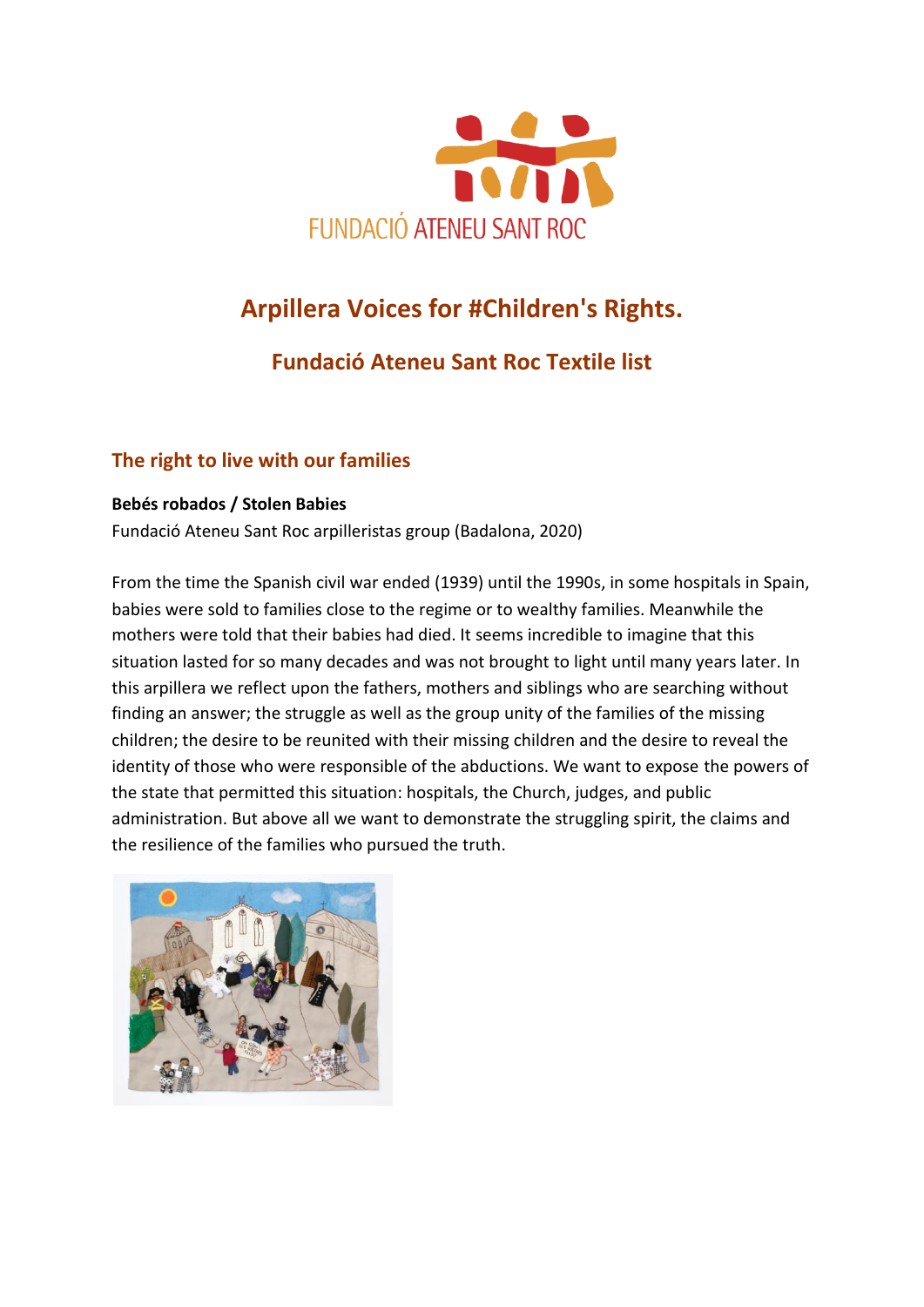#### **La soledad del desierto** / Alone in the desert Justa Martín (Badalona, 2017)

This young child, after having lost everything, his family, his home and maybe his country, is wandering alone in the desert. He shares his hunger and his loneliness with his dog who, despite everything, does not abandon him. Both of them are frail and carrying all of their sparse belongings. When they think that all is lost, on the horizon, they discover a bit of life and with that... hope!



#### **The right to play and free time**

**Nos gusta el fútbol** / We like football Mateen Haq and Farah Javeed (Badalona, 2009)

We love football, we like playing this game a lot. Whenever we can, we watch Spanish or international football matches on TV with the whole family. We especially like the Barcelona football team and some English teams like Manchester. Our favorite footballers are Messi and Etoo. Since we were little, we have played football and other typical games from our country like cricket or hockey.

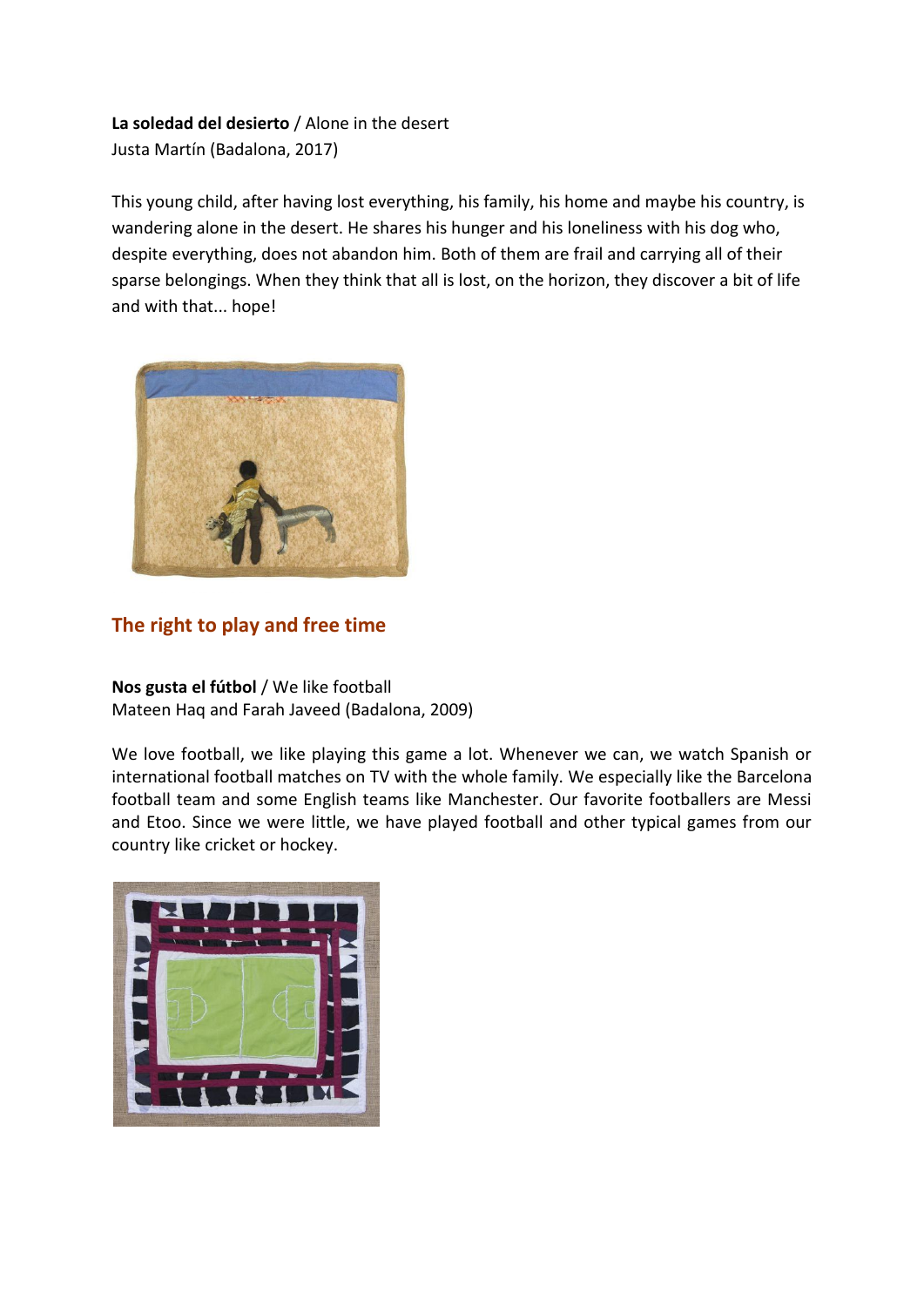**Tiempo de flores** / Flower Season Carmen Maldonado (Badalona, 2009)

This is my childhood home in the town of Motril. It was a house in the country, a large farm where we all lived, we had horses, goats and pigs. I have always been a very solitary person; I took the woven basket that my father had made for me and I went to the fields to collect flowers with my dog Canelo who was very well behaved.

Depending on the season we collected asparagus or almonds. My favourite season was when there were flowers. That was when I went to a wheat field, all full of poppies, little flowers that seemed like bells of all colours. I was taught to sew by a woman who was very kind to me because I grew up without a mother. She brought me some thread and some needles and during break time in the morning and at lunch, when the foreman was smoking his cigarette, she taught me how to do needlework.



#### **The right to education**

**Finestres al futur, per Miriam, Gabriel i Ruth** / Windows to the future, for Miriam, Gabriel and Ruth

Grace Agho (Badalona, 2017)

My name is Grace and I have three children, Miriam who is 6, Gabriel who is 5 and Ruth who is 2 years old. I would like my children to study a lot, so that they could become the president of Spain, that way they would be the first black president, like Obama. I would also like them to be able to play football and basketball. I want them to be good people and help others.

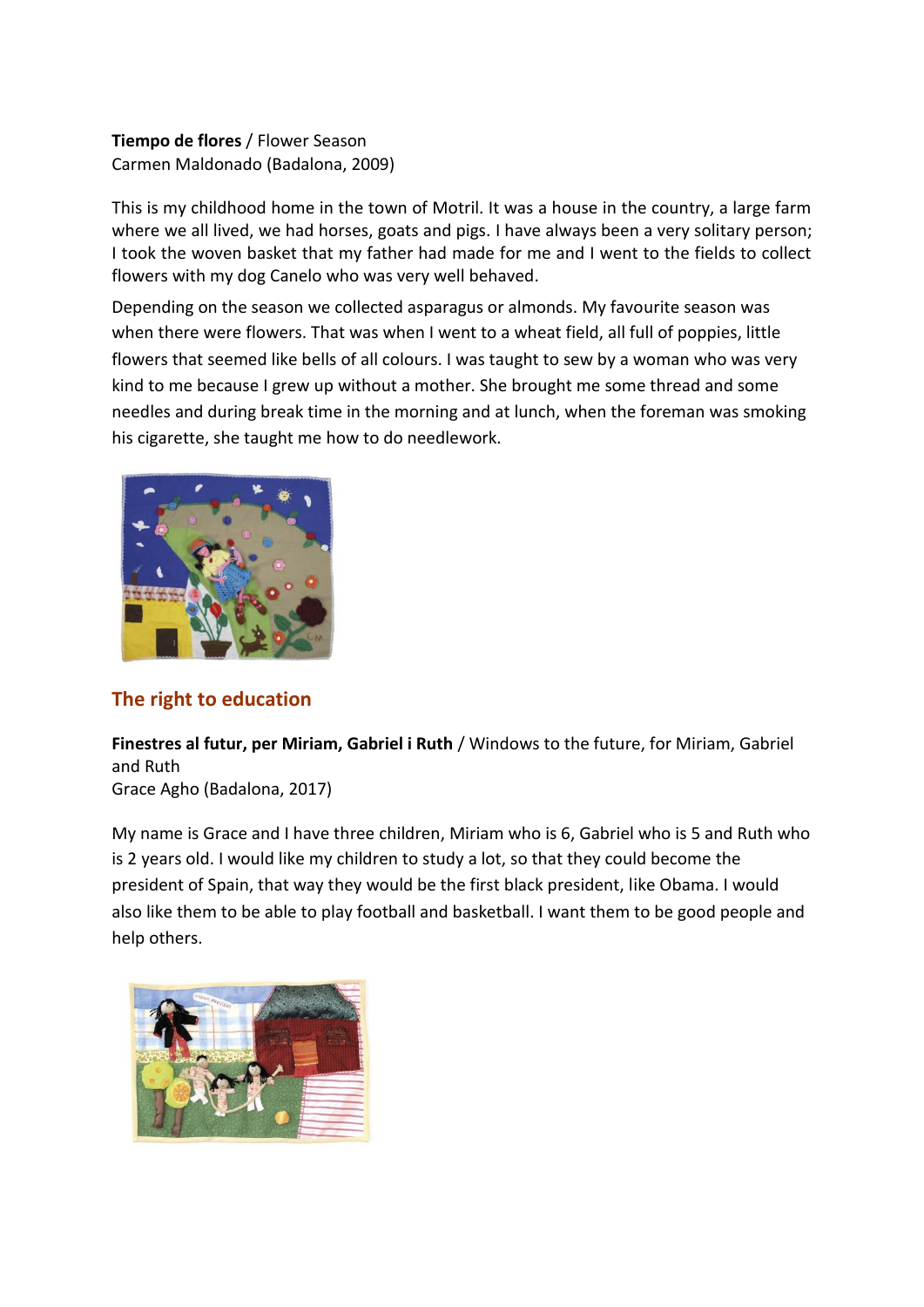#### **Vareando las aceitunas** / Knocking down the Olives Isabel Alcalá (Badalona, 2009)

In the fields of Caceres where I grew up, first we gathered the green olives very carefully and then we shook the trees to get the black ones. You must use a ladder and a bucket to climb up and pick the green olives carefully so that they do not break. When only the black ones were left, they were knocked to the ground with rods in order to make oil from them. We had olive oil all year long at home and we also had olives and other food that we grew and animals. When it was time to harvest the olives sometimes it was my brothers and I who picked all the olives in that field, which wasn't ours. The owners of the field provided the land and we put in the work. We lived off what we grew there, there was no salary whatsoever. After we did the harvesting, we brought the crops to the owners of the land in the town. Half for them and half for us. I remember this as a difficult time in my life because I had friends that went into town while I had to stay in the fields working.

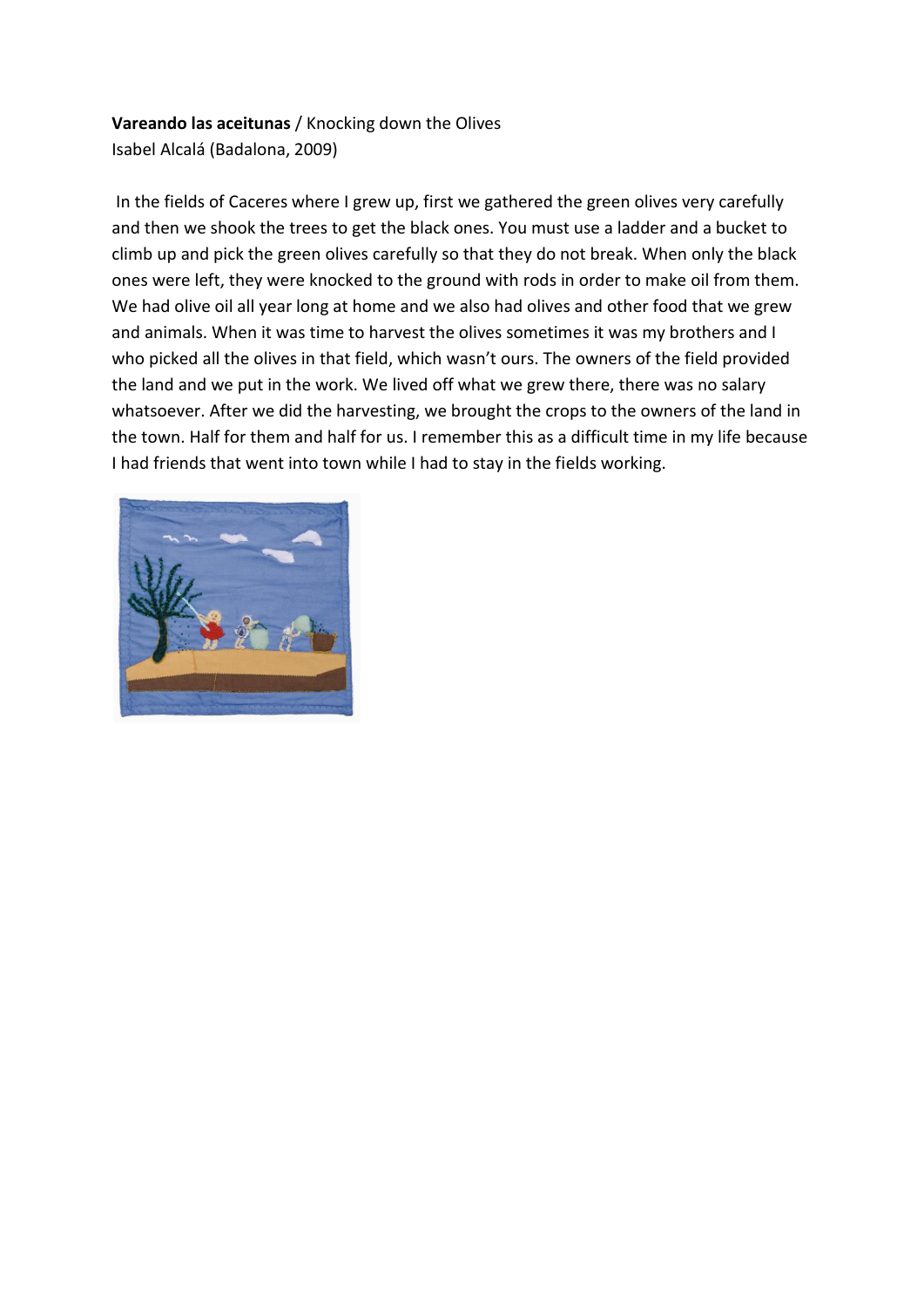#### **The right to protection**

**En las ramblas de las flores** / In the market of the flowers Teresa Amaya (Badalona, 2009)

When I was little there were 9 children in our family and I was the oldest. In those days when we were young and growing up, the only one of us that had gone out into the world was me. I was in charge of the care of my siblings. When I was about 12 years old, I went to look for scrap metal to sell in the junk yard. I helped my mother beg and also, I went searching for food, because in those days there was a lot of hunger. I was a girl when I went to beg in Barcelona, on the Rambla de las Flores street. There were foreigners, marines who came off ships and all of them gave me money. I didn't sing or give them branches of rosemary, because that is lying to people, I only put out my hand. I was barefoot, without any cloak or anything. Sometimes the Guardia Civil, the national police, would catch us and take us to the police station. I went many times with other gypsies that they caught. I had to pay to get out with the money I got from begging or if my mother had any money, she paid.



**LA obligación del estado** / The Obligation of the State Group arpillera (Human Rights Workshop, Fundació Ateneu Sant Roc, 2013)

Human rights were defi ned in order to guarantee all individuals a dignifi ed life. The obligation of each state is to safeguard and protect each and every one of these rights, so why do we have to go out into the street to demand these rights? Why is our state of wellbeing in danger with so many cutbacks? It is our leaders who should protect and ensure that each and every one of the citizens of this world have their rights respected. Until this becomes a reality, we will continue the struggle.